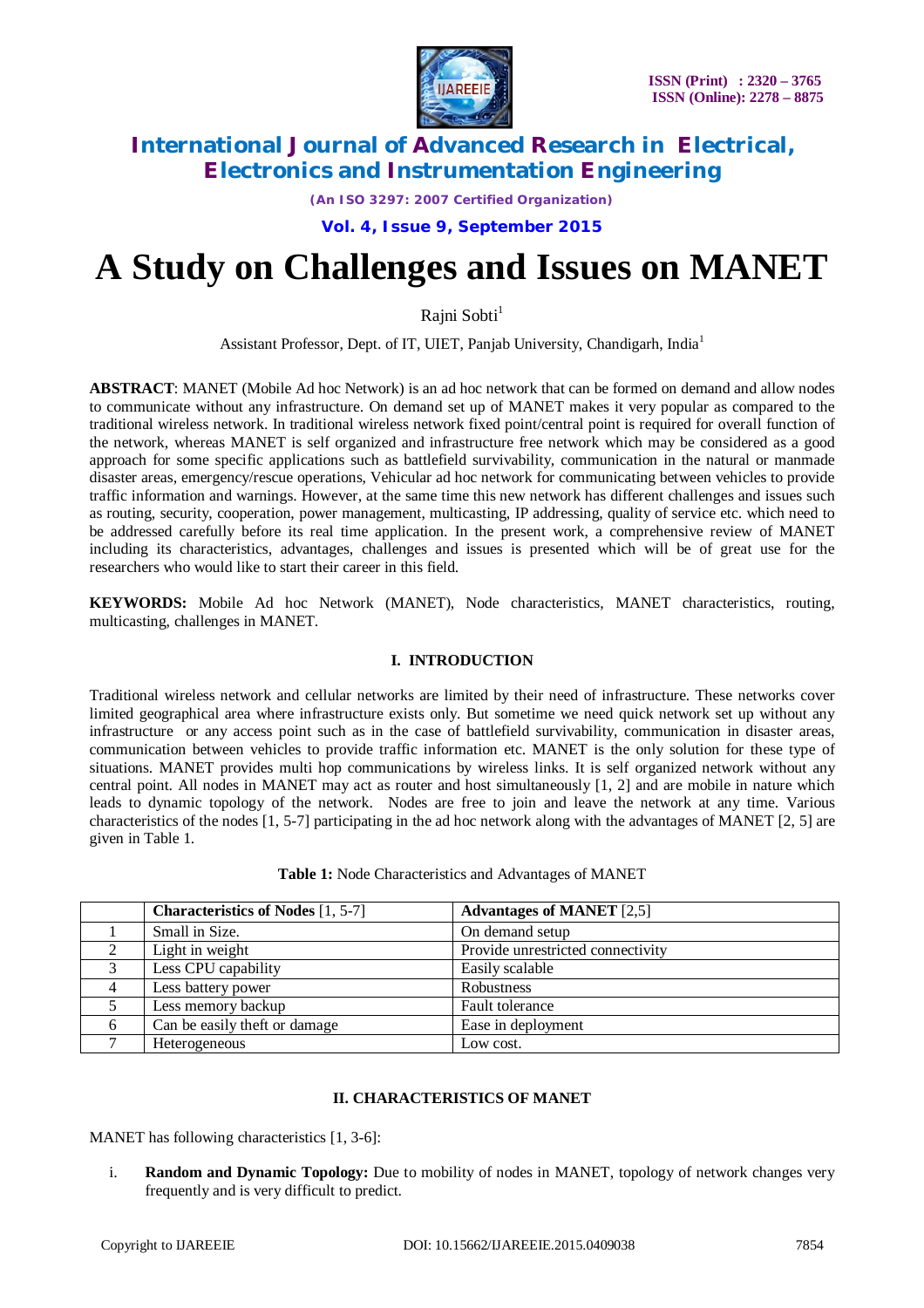

*(An ISO 3297: 2007 Certified Organization)*

#### **Vol. 4, Issue 9, September 2015**

- ii. **Distributed Operational Environment:** MANET performs distributed operation because of two main reasons: first, nodes that are participating in the network are heterogeneous; second, due to lack of central authority in the network, the complete task of network management is divide among various nodes that are participating in the network.
- iii. **Autonomous Nature of Nodes**: Due to lack infrastructure, it is the nodes of the network that are responsible for various functions like routing, forwarding and transmission. To perform such network functions, nodes may act like router and host both at a time.
- iv. **Shared Broadcast Radio Channel**: All nodes in MANET shared radio interface for receiving and transmission.
- v. **Bandwidth Constraints**: Nodes of the MANET use wireless links to communicate. These links are with low bandwidth compare to wired networks.
- vi. **Lossy Links:** The nodes of the MANET are Mobile in nature, that way any node can go out of range of the network at any time. This causes frequently loss links between the nodes.
- vii. **Network Scalability:** Nodes in the MANET can enter to the network at any time. In other words, network can grow up to any extent.
- viii. **Self Organized:** MANET can be deployed without any central point or access point. Nodes in the MANET are intelligent to handle all the network functions including their own data transmission and hence are self organized.
- ix. **Device Heterogeneous:** Devices or nodes in MANET are heterogeneous in nature. Mobile nodes can be phones, laptops or it can be tablets etc. with different configurations.

#### **III. MAJOR ISSUES AND CHALLENGES IN MANET**

**1. Routing**: Routing protocols are used to find the optimal path from source to destination node. Routing protocols are used to exchange the routing information. These are very important in MANET where topology changes very frequently due to mobility of nodes. Mobility, Bandwidth constraints, Hidden and exposed terminal problems and Resource constraints [7] of the nodes are some of the challenges which need to be addressed while designing routing protocols for MANET.

Number of routing protocols has been proposed in literature. Broadly, these protocols are divided into following three categories:

- i. Proactive or table driven protocols<br>ii. On demand or reactive protocols
- On demand or reactive protocols
- iii. Hybrid protocols

*Proactive or table driven protocols:* In these protocol every node maintains routing information in table that is periodically updated. Destination Sequenced Distance Vector [10] and Wireless Routing Protocol [11] are some of the protocols which fall under this category.

*On demand or Reactive protocols:* These protocols find path for nodes when it is necessary. In these routing information is not stored in tables. This reduces the overhead of the table driven protocols. Routing protocols under this category do not exchange information periodically [62]. Dynamic Source Routing Protocol [12] and Ad Hoc On-Demand Distance Vector Routing Protocol [13] are the protocols that fall under this category.

*Hybrid protocols:* These protocols are combinations of best features of protocols lying in proactive and reactive category. These protocols obtain path within the zone using table driven method and out of zone using on demand method [62]. Protocol comes under this category is Core Extraction Distributed Ad Hoc Routing Protocol (CEDAR) [14].

**2. Multicasting:** Multicasting is defined as communication with certain group members in a group. It is a kind of oneto-many communication. Due to characteristics of MANET, the traditional wireless network`s protocols are not suitable for multicasting and hence different protocols are needed that can meet the following challenges for multicasting [7]:

i. Robustness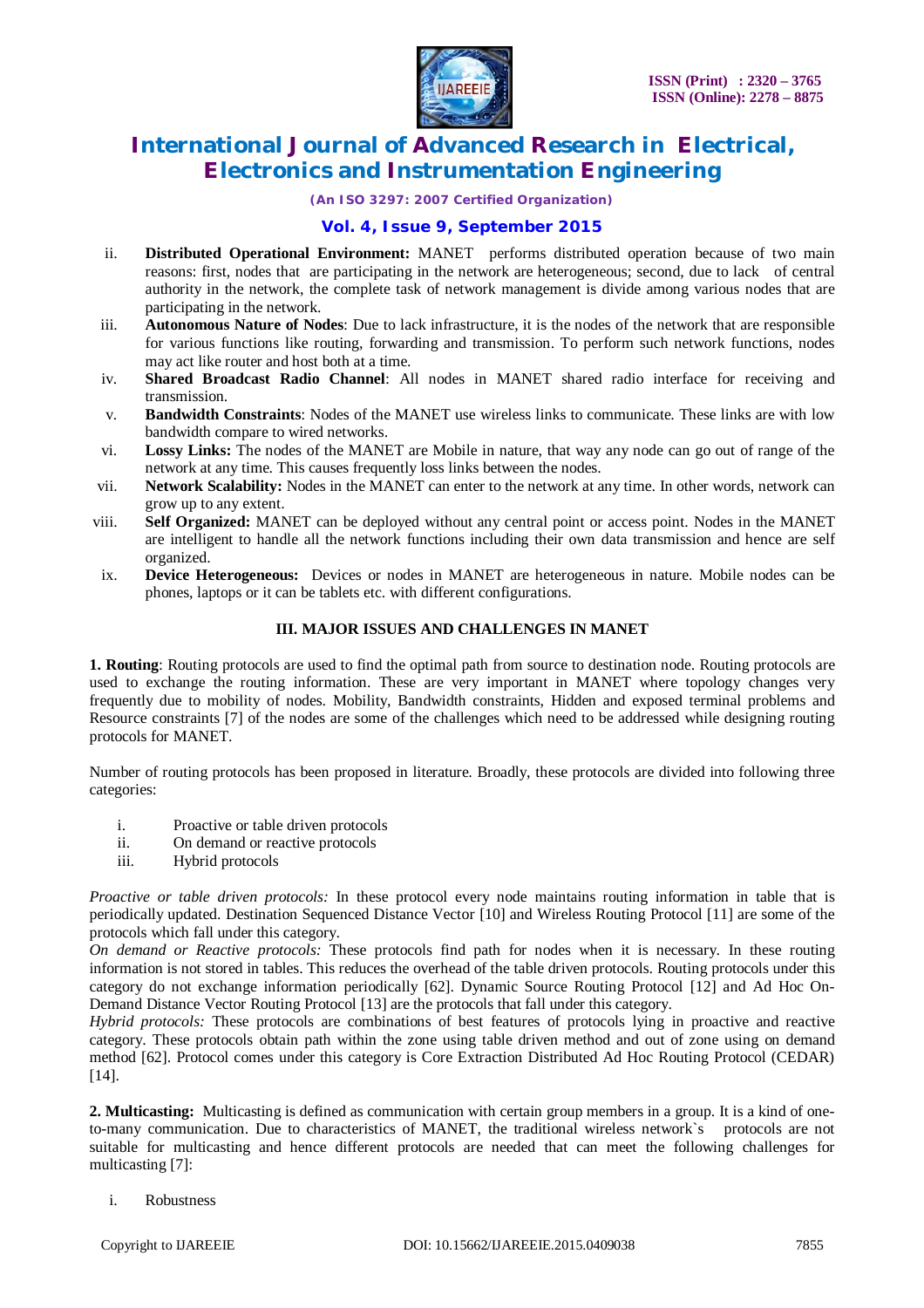

*(An ISO 3297: 2007 Certified Organization)*

### **Vol. 4, Issue 9, September 2015**

- ii. Efficiency
- iii. Control overhead
- iv. Scalability of group
- v. Efficient group management

Multicast protocols are divided into following two broad categories: *Application dependent* and *Application Independent. A*pplication dependent are those multicast protocols that are designed for specific application. Protocols come under this category are Role Based Multicast (RBM) [15], Content Based Multicast(CBM) [16]. Application Independent protocols are those that are designed for general or conventional use [63]. Protocols of this category are divided as *Tree based and Mesh based multicast protocols.* In Tree based protocols there is a single path from source to destination. These protocols do not perform efficiently with high mobility, high load and large multicast group [63]. Common protocols that come under tree based multicast category are MAODV [17] and MCEDAR [18]. On the other hand, Mesh based protocols have multiple path between source and receiver; however, they suffer from excessive control message on the network [19, 20]. ODMRP [64] and DCMP [65] are the examples of mesh based protocols.

**3. Medium Access Schemes:** It includes optimum utilization of spectrum among all nodes of the network. Spectrum should be shared fairly in all nodes of the network. These protocols are very important for coordinating the access from active nodes. Following are the major issues which must be considered while designing MAC (medium access control) protocols [7]:

- i. Bandwidth efficiency
- ii. Quality of service
- iii. Synchronization
- iv. Hidden node/exposed node problem
- v. Error prone shared media

Many MAC protocols have been proposed in the literature, which are broadly categorized into three types. First is *contention based protocols without reservation*. In these protocols no reservation for BW (bandwidth) is made in advance. Medium Access Protocol for Wireless LANs MACAW [21] and Floor Acquisition Multiple Access (FAMA) for Packet Radio Networks [22] are the protocols which come under this category. Second type is *contention based protocols with reservations* in which BW (bandwidth) reservation for transmission is made in advance. Protocols that fall under this category are: D-PRMA [23], CATA [24]. Third protocol is Contention based protocol with Scheduling. In this protocol distributed scheduling between the nodes is used. DPS [25] and DWOP [26] are the protocols which fall under third category. Other MAC protocols such as MMAC [27] and MCSMA [28] are also reported in the literature.

**4. Transport Control Protocol (TCP)**: The main function of the TCP is to provide reliable end-to-end delivery of data packets, flow control and congestion control. Traditional wired protocols for TCP are not suitable for MANET. TCP protocols designed for MANET must address the following issues [66]:

- 1. Induced traffic
- 2. Induced throughput unfairness
- 3. Separation of congestion control, reliability and flow control.
- 4. Power and bandwidth constraints
- 5. Misinterpretation of congestion
- 6. Dynamic topology

Some of the protocols that are used for Transport Control in MANET are Split-TCP [29], TCP-ELFN [30] and TCP-F [31].

**5. Quality of Service**: QoS refers to the capability of a network to provide better service to selected network traffic over various technologies. Main goal of QoS is to provide better services of the network by properly utilizing the network resources. QoS is collection of requirements that a user need to fulfill his tasks. These requirements are like response time, bandwidth, signal to noise ratio and loss etc. [32].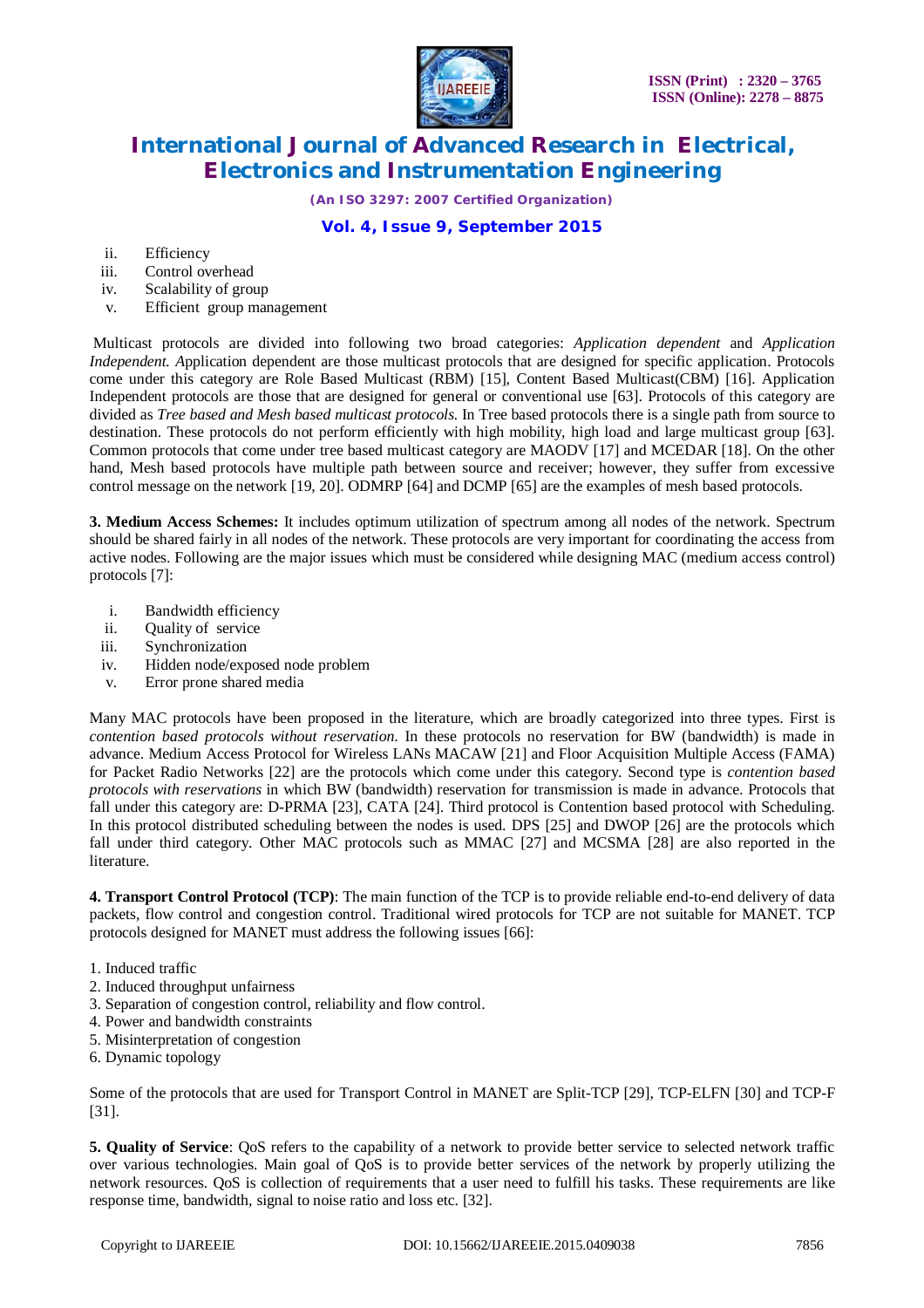

*(An ISO 3297: 2007 Certified Organization)*

### **Vol. 4, Issue 9, September 2015**

Different users have different requirements based on their need. So, QoS varies from user to user depending upon the application. QoS in MANET is very challenging task due to the unique characteristic of the network. Following are the challenges [32, 33] to be taken into consideration while designing QoS services to MANET:

- i. Dynamically varies topology
- ii. Imprecise state information
- iii. Lack of central authority
- iv. Error prone shared media
- v. Hidden terminal problem
- vi. Limited resource availability
- vii. Insecure medium

**6. Security**: MANETs are highly vulnerable to security attacks, due to its characteristic like dynamic topology of the network due to mobility of nodes, insecure operational environment etc. Due to existing characteristics of MANET, it is very easy for intruders to damage or disturb the network and hence it is very hard to achieve security goals such as confidentiality, authentication, integrity, non repudiation and availability [67]. One must keep in mind the following issues/challenges while designing security solutions for MANET [7]:

- i. Shared broadcast radio
- ii. Insecure operational environment
- iii. Lack of central authority
- iv. Lack of association
- v. Limited resources
- vi. Physical vulnerability

Network attacks are divided into two types i) Active attacks and, ii) Passive attacks. In an active attack, the attacker intentionally tries to break secured systems. For this, attacker uses viruses, worms, or Trojan horses etc. to steal the information. These attacks are mounted against a network backbone, exploit information in transit, electronically penetrate an enclave, or attack an authorized remote user during an attempt to connect to an enclave. Active attacks result in the disclosure or dissemination of data files and/or modification of data [61]. In MANET every layer of TCP/IP models has some active attacks such as Jamming in data link layer; Wormhole, Blackhole, Byzantine etc. in network layer; Repudiation in application layer [66] ii) Passive attacks: A passive attack is a network attack in which a system is monitored and sometimes scanned to gain information about the target and no data is changed in passive attacks [59]. The types of passive attacks in MANET are eavesdropping, traffic analysis and snooping [60].

**7. Energy/Power Management:** Battery power of node is important resource and hence must be managed efficiently to avoid termination of node. The energy efficiency of a node is defined as the ratio of the amount of data delivered by the node to the total energy expended [34]. Energy management is very important in MANET because of the following major issues [34]:

- i. Limited energy resource
- ii. Difficulties in helping the batteries
- iii. Lack of central coordination
- iv. Constraints on the battery source
- v. Selection of optimal Tx power
- vi. Channel utilization

Energy Management schemes are classified into three categories namely: *Battery management schemes, Transmission Power management schemes and system power management schemes*. Energy management schemes should be applied layer wise. Battery scheduling [35] and Lazy packet [36] are the schemes used in battery management. Distributed Topology Control [37] is used in transmission power management schemes. Scheme that comes under system power management is low-power design for hardware [38].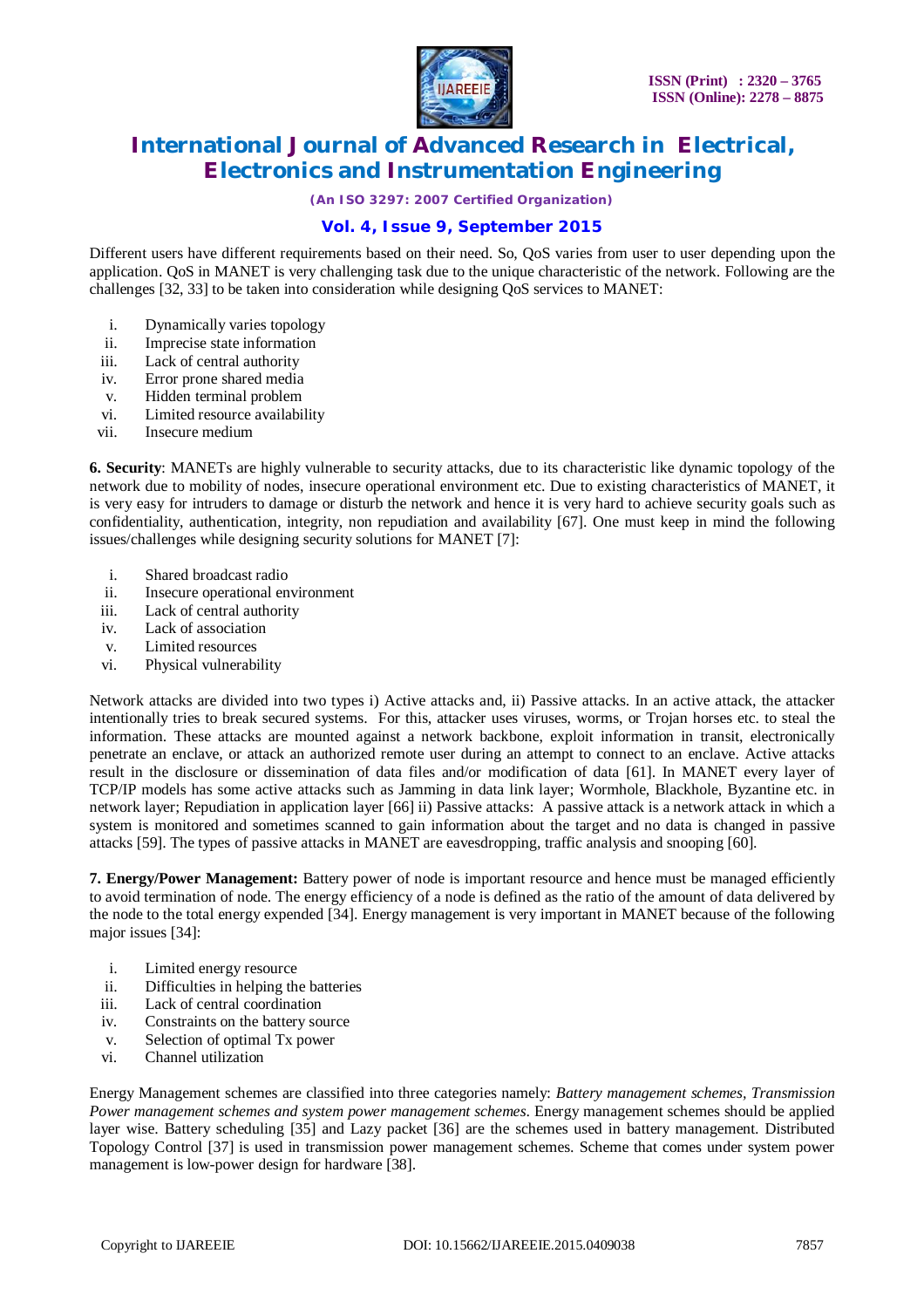

*(An ISO 3297: 2007 Certified Organization)*

### **Vol. 4, Issue 9, September 2015**

**8. Location Service**: In MANET node uses GPS for finding the location of another node near to the destination node, than itself. Location services are used in forwarding. It does not required route establishment and maintenance. These protocols are quickly adaptive to route changes and more scalable than unicast protocols like DSR, AODV etc. Protocols for Location Services are divided into three categories: *Greedy Forwarding, Directed Flooding and Hierarchical Routing.* Greedy forwarding and Directed flooding algorithms forward the packet to one or more neighbors, respectively [1]. Most Forward within Radius MFR [39] and DREAM [40] are the main protocols used in

Greedy forwarding and in Directed flooding. Hierarchical routing is a combination of position based and non position

based protocols. Terminode routing protocol is an example of Hierarchical routing [41].

**9. Clustering:** Cluster in MANET is division of network into virtual groups, based on the rules, in order to discriminate the nodes allocated to different sub networks [1]. Cluster based routing in MANET is important due to the heterogeneous nature of node. The main goal of clustering is to achieve scalability in the presence of large network and high mobility. In a cluster, nodes may act as *i) Cluster head*: local coordinator of the cluster *ii) Cluster Member:* ordinary node *iii) Cluster Gateway*: nodes with inter cluster links, forward information between clusters *iv) Cluster-Guests*: a node associate to a cluster [42]. Clustering algorithms are classified [42] as: *i) Identifier-based clustering ii) Connectivity-based clustering iii) Mobility-aware clustering iv) Low cost of maintenance clustering v) Power-aware clustering vi) Combined-weight based clustering.*

**10. Cooperation:** Due to unique characteristics of MANET, each node relies on its neighboring node to forward the packet to the destination and accordingly issue of node cooperation becomes very important as it is a basic requirement for the operation of MANET. However, a user may misbehave due to several advantages resulting from noncooperation, the most obvious being power saving. Cooperation is harder to enforce in MANET than in infrastructure based network due to many reasons [43]. First, nodes can arbitrarily join and leave the network. Second, detection of misbehaving nodes is in distributed manner due to lack of central authority. Finally, user specific requirements and attitude is ignored. Nodes are broadly classified into four categories:

- i. Cooperative nodes: are active in route discovery and packet forwarding with positive attitude.
- ii. Malicious nodes: are active in both route discovery and launching attacks. These nodes intentionally try to damage the network.
- iii. Selfish nodes: are active in route discovery, but not in packet forwarding. These nodes try to gain help from the network without willing to pay back the help received.
- iv. Hacker node [44] might try to intercept the information exchanged between the nodes. Such violation is materialized through e.g. impersonation. Both selfish and malicious nodes are considered as misbehaving nodes.

Following are some of the major challenges for cooperation in MANET [50]

- i) Lack of association
- ii) Congestion in network
- iii) Link failure
- iv) Limited battery power
- v) Privacy and security
- vi. Node behavior

Cooperation enforcement schemes can broadly be classified into following three classes: i) Reputation or motivation based scheme ii) Virtual currency/credit/incentive based scheme iii) Game theory based schemes. CONFIDANT (Cooperation of nodes- Fairness in dynamic ad hoc network) [45] and CORE (Collaborative Reputation) [46] are the examples of the Protocols fall under Reputation or motivation based schemes. Express [47], SPRITE (A Simple, Cheat Proof, Credit-based System) [48] are the examples of protocols falling under the category of Virtual/currency/credit/incentive based schemes. CAP-SV (Contribution rewArd routing Protocol with Shapley Value) [49] is an example of protocol which falls under the category of Game theory.

**11. IP Addressing**: Node in MANET requires a globally unique address for communication on the network. In wired or traditional wireless networks, central authority is present in the network to assign IP address to the nodes without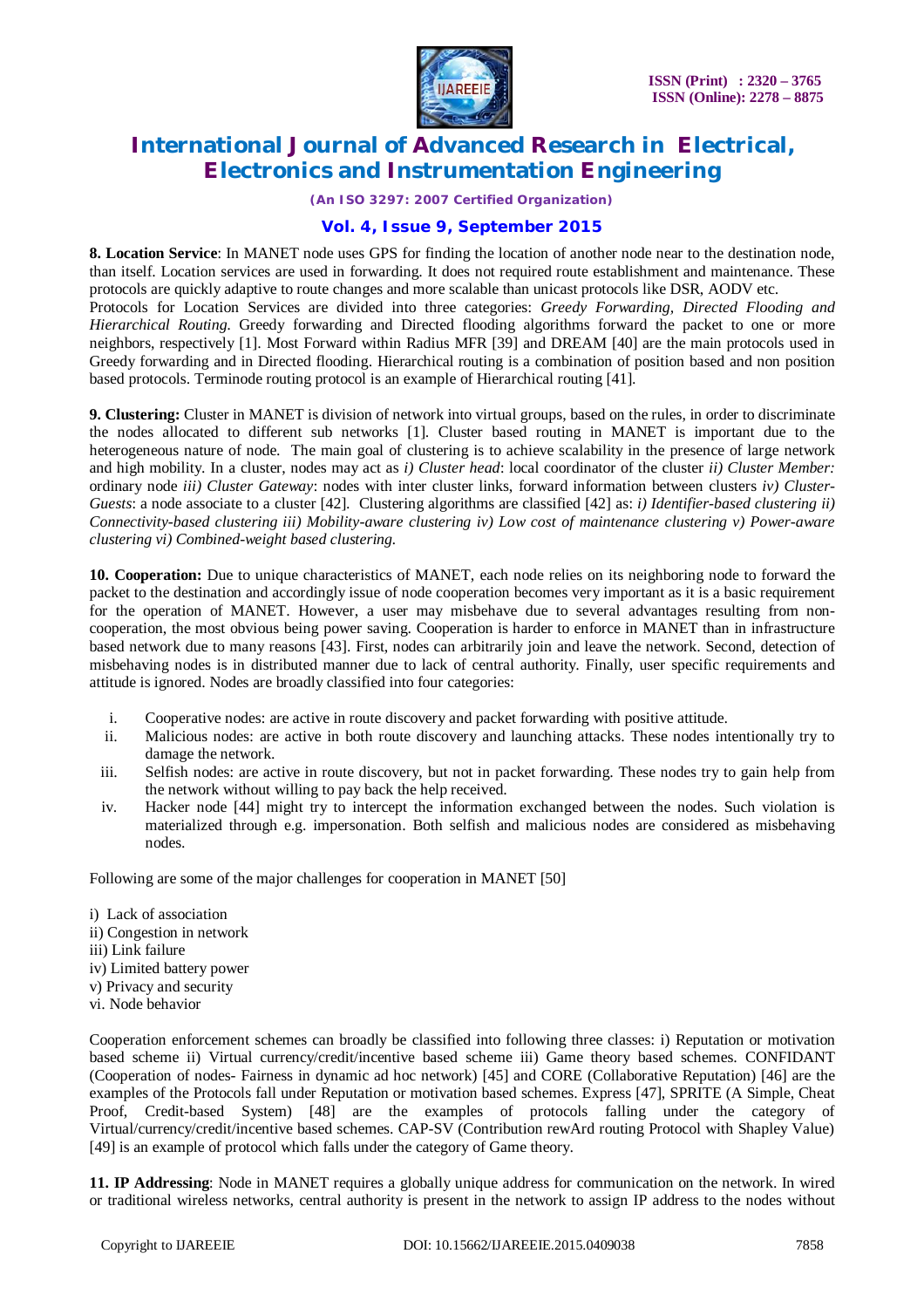

*(An ISO 3297: 2007 Certified Organization)*

### **Vol. 4, Issue 9, September 2015**

any duplicity [7], however, in the case of MANET; because of the absence of central authority, configuration of address should required some automatic mechanism that can assign address to nodes without duplicity [7,51]. Following are some of the major challenges for auto -configuration system:

- i. Highly dynamic topology.
- ii. Frequent partition and merging of networks.
- iii. Lack of central authority
- iv. Link failures

The auto-configuration protocols may broadly be classified into three categories i) *Stateful Protocols:* In this the nodes keep IP addresses of other nodes in a table. Thus, a node has information of network state. MANETConf [52] , Dynamic Address Allocation Protocol (DAAP) [53] The Moshin and Prakash proactive scheme [54] are examples of Stateful Protocols ii) *Stateless Protocols*: The IP address of a node is managed by node itself. The Nodes create a random address and perform a process to detect duplicate address to verify their uniqueness.Examples of stateless protocols are: *Agent based Passive Auto-configuration* (APAC) [55], *Address auto-configuration with address Reservation and Optimistic duplicated address Detection* (AROD) **[**56] iii) *Hybrid Protocols*: It uses the combinations of stateful and stateless protocols to improve the scalability and reliability of the auto-configuration. *Hybrid Centralized Query-based Auto configuration* (HCQA) [57], *Passive Auto configuration for Mobile* ad hoc *Networks*  (PACMAN) [58] are the examples of hybrid protocols.

#### **IV. CONCLUSIONS**

A comprehensive review of MANET including its characteristics, advantages, challenges and issues has been discussed in this article. From the review presented above, it is concluded that in spite of many advantages of MANET, the real time implementation of MANET is a very challenging task. Because of the characteristics of MANET, it is very hard to achieve confidentially, authentication and other security goals. Further, because of the characteristic of nodes it is very difficult to address co-operation in MANET. Finally, it is concluded that the issues & challenges of MANET discussed in this article must be addressed very carefully which designing various protocols before its real time application.

#### **REFERENCES**

- [1] Chlamtac, I., Conti, M., and Liu, J. J.-N., "Mobile Ad Hoc Networking: Imperatives And Challenges", Ad Hoc Networks, Vol. 1, pp13– 64, 2003.
- [2] Kumar, H., and Singla, R. K., "Issues in Mobile Ad hoc Networks", National Convention of Computer Society of India, CSI-2006, at Science City, CSI Calcutta Chapter, Nov. 23-25, pp 35-39, 2006.
- [3] Macker, J. P., and Corson, M. S., "Mobile Ad Hoc Networking and the IETF", Mobile Computing and Communications Review, Vol. 2, no. 1, pp 9-14, 1998.
- [4] Kulkarni, A. B., Spackmann, R., and Kuthethoor, G., "Self-Organized Management of Mobile Ad Hoc Networks", Proceeding of IEEE conference on Military Communications, MILCOM-06, pp 2869-2875, 2006.
- [5] Aarti, and Tyagi, S. S., "Study of MANET:Characteristics, Challenges, Application and Security Attacks", International Journal of Advanced Research in Computer Science and Software Engineering, Vol. 3, no. 5, pp 252-257, 2013.
- [6] Hoebeke, J., Moerman, I., Dhoedt, B., and Demeester, P., "An Overview of Mobile Ad Hoc Networks: Applications and Challenges", Journal of the Communications Network, Vol.3, no.3, pp 60-64, 2004.
- [7] Murthy, C. S. R, and Manoj, B. S., "*Ad Hoc Wireless Networks: Architecture & Protocols*", 2nd Edition, Pearson Education, Chapter 5, pp 213-249, 2005.
- [8] Dow, C. R., Lin, P. J., Chen, S. C., Lin, J. H., and Hwang, S. F., " A Study of Recent Trends and Experimental Guidelines in Mobile Adhoc Networks", Proceedings of the 19th International Conference on Advanced Information Networking and Applications, IEEE, 2005.
- [9] Conti, M., and Giordano, S., "*Multihop Ad Hoc Networking: The Theory",* IEEE Communications Magazine, pp 78-86, April 2007.
- [10] Perkins, C. E., and Bhagwat, P., "Highly Dynamic Destination -Sequenced Distance –Vector Routing(DSDV) for Mobile Computers", Proceeding of ACM SIG-COMM ,pp 234-244,1994.
- [11] Murthy, S., and Garcia-Luna-Aceves, J. J., "An Efficient Routing Protocol for Wireless Networks", ACM Mobile Networks and Applications Journal, Special Issue on Routing in Mobile Communication Networks, Vol. 1, no. 2, pp 183-197,1996.

[12] Johnson, D. B., and Maltz, D. A., "Dynamic Source Routing in Ad Hoc Wireless networks", Mobile Computing, Vol. 353, pp 153-181, 1996.

- [13] Perkins, C. E., and Royer, E. M., "Ad Hoc On Demand Distance Vector Routing", Proceedings of IEEE Workshop on Mobile Computing Systems and Applications, pp 90-100, 1999.
- [14] Sinha, P., Sivakumar, R., and Bharghavan, V., "CEDAR: A Core Extraction Distributed Ad Hoc Routing Algorithm", IEEE Journal on Selected areas in Communications , Vol. 17, no.8, pp. 1454-1466, 1999.
- [15] Briesemeister, L., and Hommel, G., "Role-Based Multicast in Highly Mobile but Sparsely Connected Ad Hoc Networks", Proceeding of ACM MOBIHOC, pp 45-50, 2000.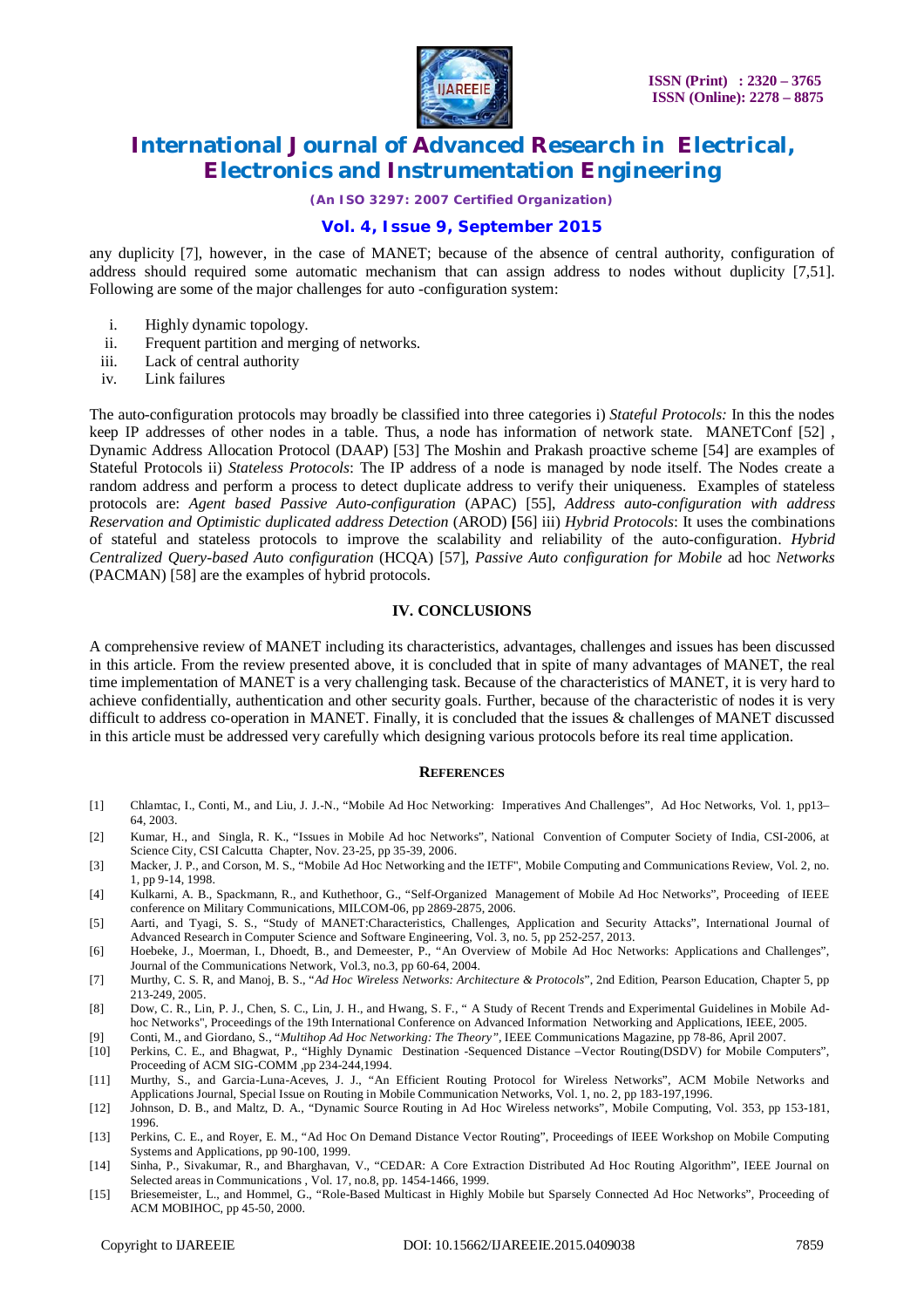

*(An ISO 3297: 2007 Certified Organization)*

#### **Vol. 4, Issue 9, September 2015**

- [16] Zhou, H., and Singh, S., "Content-Based Multicast (CBM) in Ad Hoc Networks", Proceeding of ACM MOBIHOC, pp 51-60, 2000.<br>[17] Rover, E. M., and Perkins, C.E., "Multicast Operation of the Ad Hoc On-Demand Distance Vecto
- [17] Royer, E. M., and Perkins, C.E., "Multicast Operation of the Ad Hoc On-Demand Distance Vector Routing Protocol", Proceeding of ACM MOBIHOC, pp 207-218, 1999.
- [18] Sinha, P., Sivakumar, R., and Bharghavan, V., "MCEDAR: Multicast Core Extraction Distributed Ad Hoc Routing", Proceeding of IEEE WCNC, pp 1313-1317, 1999.<br>Ahmed, D. T., "Multicasting
- [19] Ahmed, D. T., "Multicasting in Ad Hoc Networks", Wireless Ad Hoc Networking, Available at: http://www.eiti.uottawa.ca/~dahmed/learn\_files/MAHN%20Report.pdf.
- [20] Singh, T. P., Neha, and Das, V., "Multicast Routing Protocols in MANETS", International Journal of Advanced Research in Computer Science and Software Engineering, Vol. 2, no. 1, January 2012.
- [21] Bharghavan, V., Demers, A., Shenker, S., and Zhang, L., "MACAW: A Media Access Protocol for wireless LANs", Proceedings of ACM SIGCOMM, pp 212-225, 1994.
- [22] Fullmer, C.L., and Gracia-Luna-Aceves, J. J., "Floor Acquisition Multiple Access (FAMA) for Packet Radio Networks", Proceedings of ACM SIGCOMM, pp 262-273, 1995.
- [23] Jiang, S., Rao, J., He, D., and Ko, C.C., "A Simple Distributed PRMA for MANETs", IEEE Transactions on Vehicular Technology, Vol. 51, no. 2, pp 293-305, 2002.
- [24] Tang, Z., and Gracia-Luna-Aceves, J. J., "A Protocol for Topology -Development Transmission Scheduling in Wireless Networks", Proceeding of IEEE WCNC, Vol. 3, no. 1, pp 1333-1337, 1999.
- [25] Kanodia, V., Li, C., Sabharwal, A., Sadeghi, B., and Knightly, E., "Distributed Priority Scheduling and Medium Access in Ad Hoc Networks", ACM/Baltzer Journal of Wireless Networks, Vol. 8, no. 5, pp 455-466, 2002.
- [26] Kanodia, V., Li, C., Sabharwal, A., Sadeghi, B., and Knightly, E., "Ordered Packed Scheduling in Wireless Ad Hoc Networks: Mechanism and Performance Analysis", Proceeding of ACM MOBIHOC , pp 58-70, 2002.
- [27] So, J., and Vadiya, N. H., "A Multi- Channel MAC Protocol for Ad Hoc Wireless Networks", Technical Report: http://www.crch.uiuc.edu/~nhv/papers/jungmintech.ps, 2003.
- [28] Nasipuri, A., Zhuang, J., and Das, S. R., "A Multi-channel CSMA MAC Protocol for Multi Hop Wireless Networks", Proceeding of IEEE WCNC, Vol. 1, pp 1402-1406, 1999.
- [29] Kopparty, S., Krishnamurthy, S.V., Faloutsos, M., and Tripathi, S. K., "Split TCP for Mobile Ad Hoc Networks", Proceeding of IEEE GLOBECOM, Vol. 1, pp 138-142, 2002.
- [30] Holland, G., and Vadiya, N., "Analysis of TCP Performance over Mobile Ad Hoc Networks", Proceedings of ACM MOBIHOC, pp 219- 230, 1999.
- [31] Chandran, K., Raghunaathan, S., Venkatesan, S., and Prakash R., "A Feedback Based Scheme for Improving TCP Performance in Ad Hoc Wireless Networks", IEEE Personal Communication Magazine, Vol.8, no.1, pp 34-39, 2001.
- [32] Murthy, C. S. R., and Manoj, B. S., "*Ad Hoc Wireless Networks: Architecture & Protocols*", 2nd Edition, Pearson Education, Chapter 10, pp 527-605, 2005.
- [33] Seema, Singh, Y., and Siwach, V., "Quality of Service in MANET", International Journal of Innovations in Engineering and Technology, Vol. 1, no. 3, pp 28-31, 2012.
- [34] Murthy, C. S. R., and Manoj, B. S., "*Ad Hoc Wireless Networks: Architecture & Protocols*", 2nd Edition, Pearson Education, Chapter 11, pp 607-667, 2005.
- [35] Chiasserini, C.F., and Rao, R.R., "Energy- Efficient Battery Management", Proceeding of IEEE INFOCOM, Vol. 2 , pp 396-403, 2000.
- [36] Prabharkar, B., Biyikoglu, E. U., and Gamal, A.E., "Energy- Efficient Transmission Over a Wireless Link via Lazy Packet Scheduling", Proceeding of IEEE INFOCOM, Vol. 1, pp 386-394, 2001.
- [37] Wattenhofer, R., Li, L., Bahl, P., and Wang, Y. M., "Distributed Topology Control for Power- Efficient Operation in Multi Hop Wireless Ad Hoc Networks", Proceeding of IEEE INFOCOM, pp 1388-1397, 2001.
- [38] Lahiri, K., Raghunathan, A., Dey, S., and Panigrahi, P., "Battery -Driven System Design: A New Frontier in Low-Power Design", Proceedings of ASP-DAC/VLSI Design, pp 261-267, 2002.
- [39] Takagi, H., and Kleinrock, L., "Optimal Transmission Ranges For Randomly Distributed Packet Radio Terminals", IEEE Transactions on Communications, Vol. 32, no. 3, pp 246–257, 1984.
- [40] Basagni, S., Chlamtac, I., Syrotiuk, V., and Woodward, B., "A Distance Routing Effect Algorithm For Mobility (DREAM)", Proceedings of the fourth annual ACM/IEEE International conference on Mobile Computing and Networking (MOBICOM \_98), Dallas, TX, USA, 1998.
- [41] Blazevic, L., Buttyan, L., Capkun, S., Giordano, S., Hubaux J. P., and Le Boudec, J. Y., "Self-Organization in Mobile Ad Hoc Networks: the Approach of Terminodes", IEEE Communication Magazine, pp. 166-175, 2001.
- [42] Gavalas, D., Pantziou, G., Konstantopoulos, C., and Mamalis, B., "Clustering of Mobile Ad Hoc Networks: An Adaptive Broadcast Period Approach", Communications, IEEE International conference, IEEE ICC 2006 proceedings, Vol. 9, pp 4034-4039, 2006.
- [43] Al-karaki, J. N., and Kamal, A. E., "Stimulating Node Cooperation in Mobile ad hoc Networks", Journal of Wireless personal Communication, Vol. 44, no. 2, pp 219-239, 2008.
- [44] Mandalas, K., Flitzanis, D., Marias, G. F., and Georgiadis, P., "A Survey of several Cooperation Enforcement Schemes for MANETs", IEEE International Symposium on Signal Processing and Information Technology, pp 466-471, 2005.
- [45] Buchegger, S., and Le Boudec, J. Y, "Performance Analysis of the CONFIDANT Protocol: Cooperation of Nodes Fairness in Distributed Ad-hoc NETworks", Proceedings of IEEE/ACM Workshop Mobile Ad Hoc Networks, pp. 226 – 236, 2002.
- [46] Michiardi, P., and Molva, R., "Core: A Collaborative Reputation Mechanism to Enforce Node Cooperation in Mobile Ad Hoc Networks" , Proceedings of the IFIP: Conference on Communications and Multi-media Security, pp.107-121, 2002.
- [47] Janzadeh, H., Fayazbakhsh, K., Dehghan, M., and Fallah, M. S., "A Secure Credit-Based Cooperation Stimulating Mechanism For MANETS Using Hash Chains", Future Generation Computer Systems, Vol. 25, pp 926-934, 2009.
- [48] Zhong, S., Chen, J., and Yang, Y. R, "Sprite: A Simple, Cheat Proof Credit Based System For Mobile Ad Hoc Networks", Proceedings of IEEE INFOCOM, San Francisco, CA, United States, pp. 1987-1997, 2003.
- [49] Cai, J., and Pooch, U., "Allocate Fair Payoff for Cooperation in Wireless Ad Hoc Networks Using Shapley Value", Proceedings of the 18th International Parallel and Distributed Processing Symposium (IPDPS'04), IEEE Computer Society, 2004.
- [50] Sobti, R., Kumar, H., and Singla, R. K., "Review of Cooperation Schemes for MANET", Panjab University Research Journal (Science),